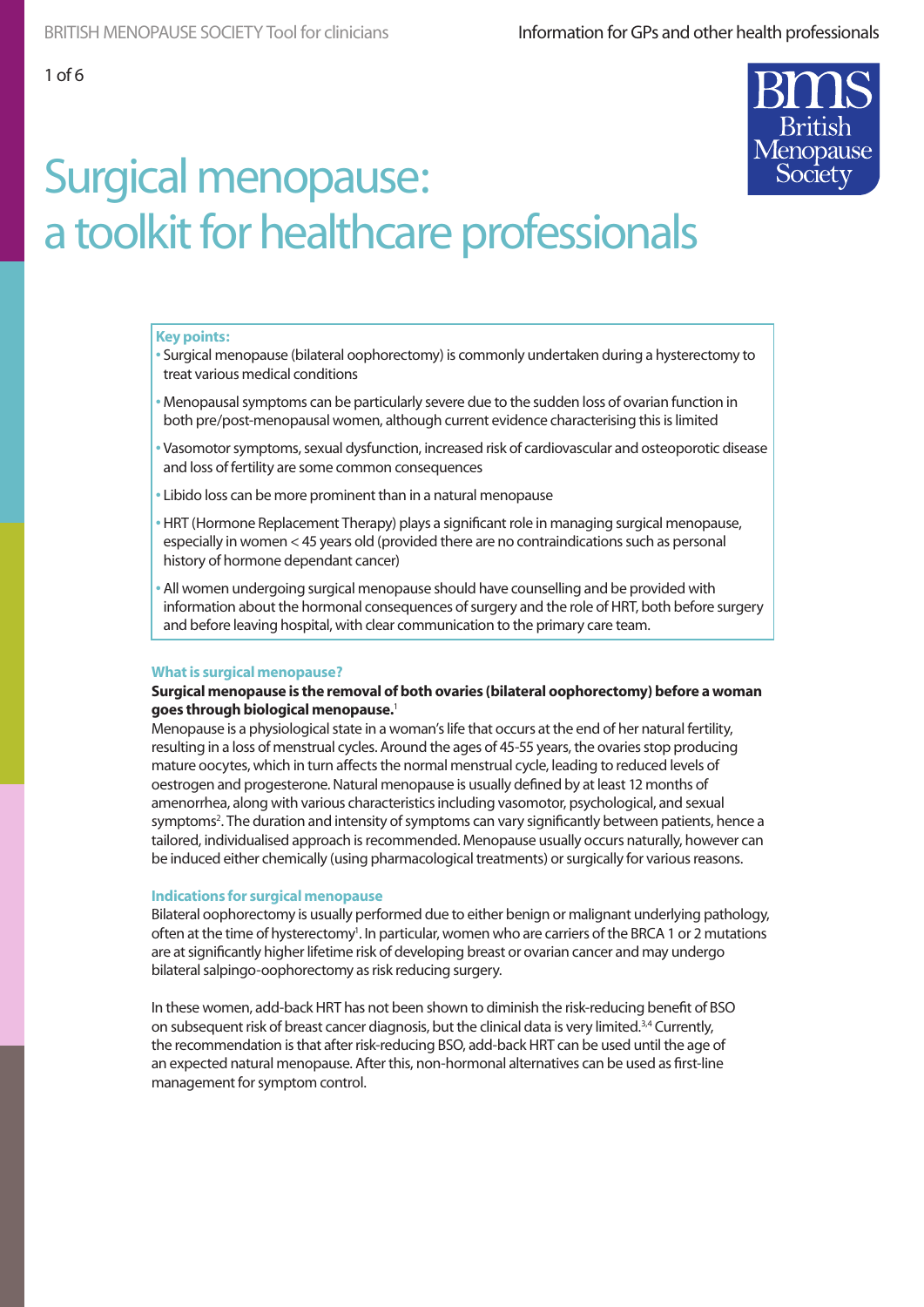| <b>Malignant</b>                                                                                                                                                                                                | <b>Benign</b>                                                                                                                                                            |
|-----------------------------------------------------------------------------------------------------------------------------------------------------------------------------------------------------------------|--------------------------------------------------------------------------------------------------------------------------------------------------------------------------|
| Ovarian carcinoma: primary tumours and<br>in women with an underlying genetic<br>predisposition (e.g., Lynch Syndrome,<br>BRCA1/2 mutation)                                                                     | • Heavy menstrual bleeding<br>• Fibroids<br>• Endometriosis<br>• Chronic pelvic pain<br>• Heavy menstrual bleeding<br>• Recurrent ovarian cysts<br>· Gender reassignment |
| Other gynaecological oncologic surgery<br>including procedures for endometrial and<br>cervical carcinoma. Some women may undergo<br>ovarian preservation depending on the stage<br>of disease and patient's age | Acute pathology<br>(rarely resulting in bilateral oophorectomy):<br>• Adnexal torsion leading to necrosis<br>• Ectopic pregnancy                                         |

#### **Common consequences of surgical menopause**

Symptoms of surgical menopause are generally similar to that of a natural or chemically induced menopause, with a few established differences<sup>5</sup>. Due to the sudden loss of ovarian function in surgical menopause, pre-menopausal women might experience more severe consequences, including increased rates of overall mortality, coronary heart disease, stroke, cognitive impairment, osteoporosis and sexual dysfunction. There is evidence to suggest that the cardiovascular risk of surgical menopause may be greater than a premature natural menopause. Some studies suggest that post-menopausal ovaries play a role in androgen production, theorising that a surgical menopause can impact libido more significantly compared to natural menopause<sup>6</sup>. There is limited high quality large-scale data to quantify and assess the increased risk seen in surgical menopause, in both pre/postmenopausal women. However, current evidence strongly advocates for the use of HRT to improve outcomes in women undergoing surgical menopause<sup>7</sup>.

| <b>Potential benefits</b>                                                                                                                                                                                                                            | <b>Potential risks</b>                                                                                                                                                                                                                                                                                                                                                                                                                        |
|------------------------------------------------------------------------------------------------------------------------------------------------------------------------------------------------------------------------------------------------------|-----------------------------------------------------------------------------------------------------------------------------------------------------------------------------------------------------------------------------------------------------------------------------------------------------------------------------------------------------------------------------------------------------------------------------------------------|
| • Reduced risk of ovarian cancer<br>• Reduced risk of breast and ovarian cancer<br>in susceptible women such as BRCA 1/2 carriers<br>· Improvement in symptoms associated with<br>chronic conditions such as endometriosis<br>or chronic pelvic pain | • Vasomotor symptoms: night sweats, hot flushes<br>• Loss of fertility<br>• Increased risk of cardiovascular disease<br>• Loss of bone density and increased risk<br>of osteoporosis and fractures<br>• Sexual dysfunction including low libido, vaginal<br>dryness and urogenital atrophy<br>• Recurrent urinary tract infections<br>• Change in mood and cognition including<br>an increased risk of depression, memory<br>loss and anxiety |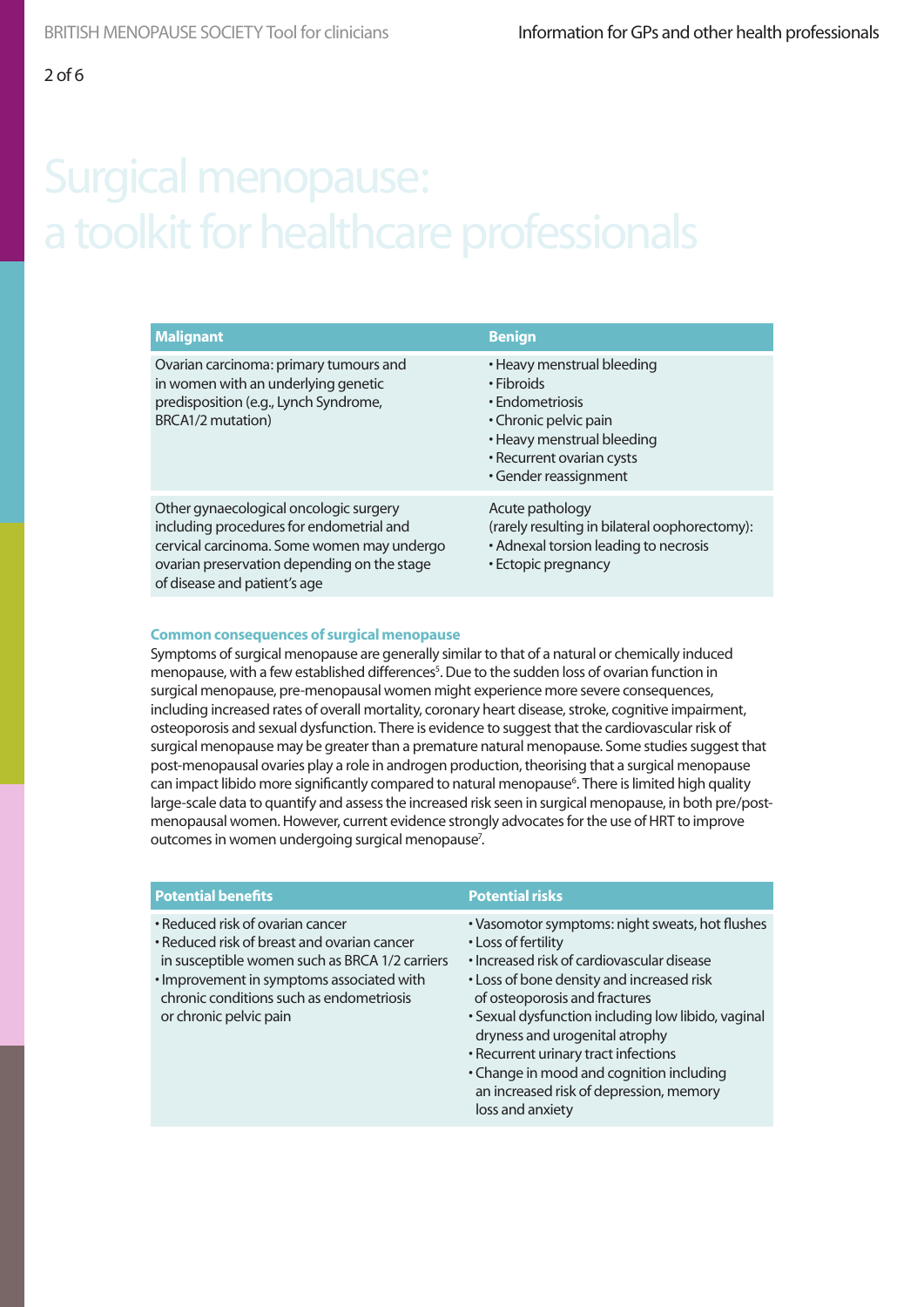### **Management of surgical menopause**

- Use a holistic approach when counselling women, including lifestyle measures.
- Current guidelines state all women <45 years old undergoing surgical menopause should be offered HRT until age 51, unless there are contraindications to treatment such as a personal history of hormone dependant cancer.
- Oestrogen-only HRT can be used in women without a uterus (hysterectomy). Women retaining their uterus MUST receive combined Oestrogen and Progesterone combinations to reduce the risk of endometrial carcinoma.
- Further treatment or treatment in post-menopausal women should be reviewed based on symptoms.

Women should be offered treatment by menopause specialists if required, especially younger women who require long-term (>5 years) symptom management<sup>8</sup>.

#### **Lifestyle interventions**

- Diet, reducing caffeine and alcohol
- Exercise
- Smoking cessation
- Blood pressure management
- Optimal glucose and lipid control
- Psychological support including Cognitive Behavioural therapy

#### **Pharmacological interventions**

- HRT (either oestrogen only or combined oestrogen/ progesterone preparations): In BRCA carriers swap to non-hormonal at age 50/51yrs
- Including Tibolone (licensed for endometriosis)
- Topical vaginal oestrogen pessary/cream, vaginal DHEA
- Testosterone gel or implant
- Selective Serotonin Reuptake inhibitors (SSRIs), Clonidine or Gabapentin

### **Hormone Replacement Therapy (HRT)**

### **Benefits:**

- 1. Vasomotor symptom relief: HRT reduces vasomotor symptoms in most women, although symptoms may persist in younger women and require higher doses of oestrogen. Discontinuation of HRT can result in a recurrence of vasomotor symptoms.
- 2. Libido: Tibolone can be helpful for women with low libido due to some androgenic activity. It may also be used in women with endometriosis who have had a hysterectomy and bilateral oophorectomy but may have some endometriosis deposits remaining<sup>8</sup>. Topical vaginal oestrogen, dehydroepiandrosterone (DHEA) and supplemental testosterone can be used to treat vaginal dryness/atrophy and reduced libido respectively if necessary<sup>9</sup>.
- 3. Bone: HRT reduces the risk of osteoporotic fragility fractures and might improve muscle mass and strength<sup>10,11</sup>.
- 4. Cardiovascular disease: Hormone replacement is likely to lower the long-term risk of cardiovascular disease associated with surgical menopause.
- 5. Dementia: HRT is likely to improve cognitive function and lower the risk of dementia in younger women who have had a surgical menopausal<sup>13</sup>.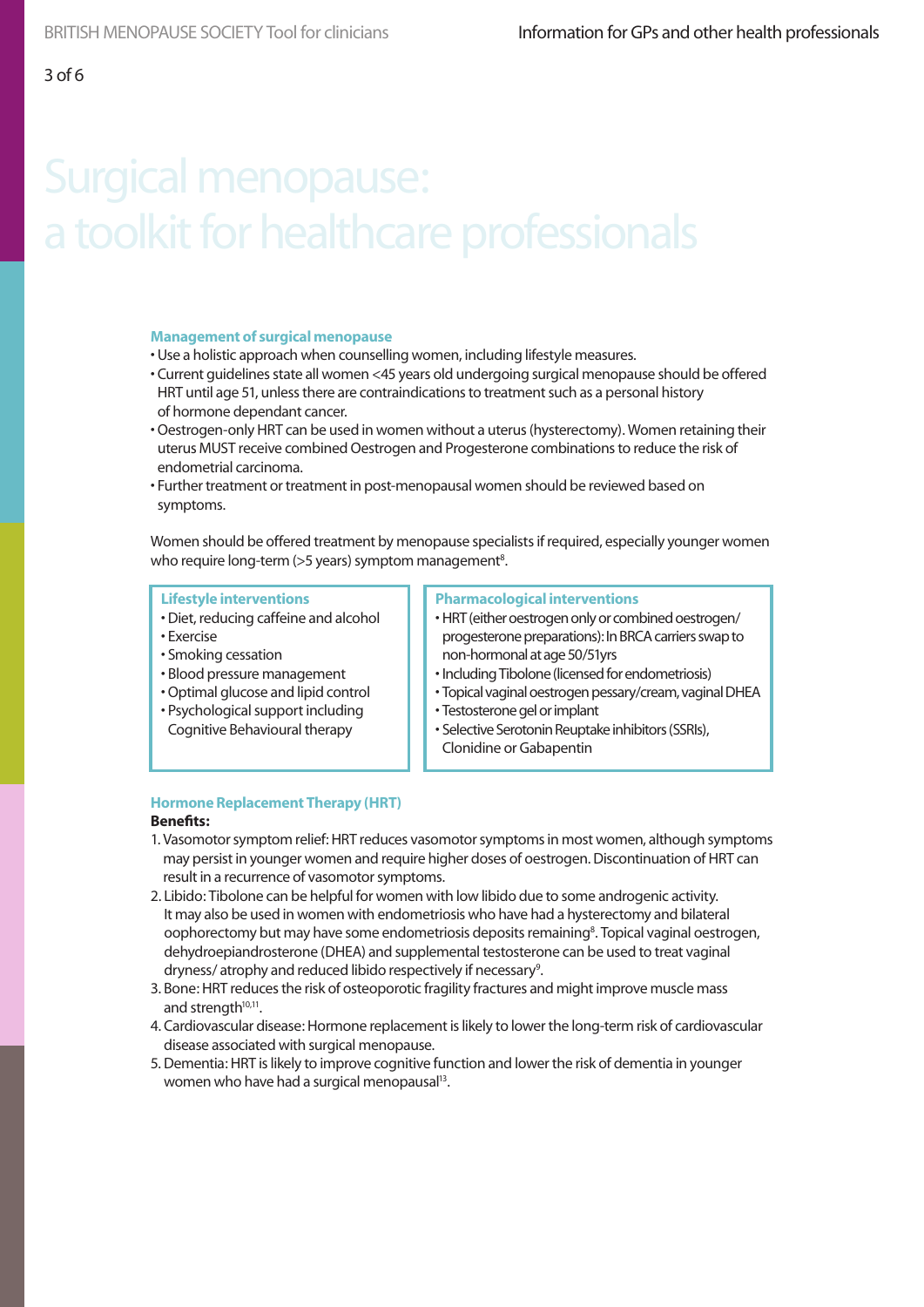### **Risk associated with HRT include**<sup>2</sup> **:**

- 1. Venous thromboembolism: risk is increased with oral HRT but not increased from baseline with transdermal preparations. Women with an increased baseline risk (including BMI >30kg/m<sup>2</sup> should be offered transdermal HRT)
- 2. A perceived risk of HRT is breast cancer. However, data suggest that women <50 years on HRT do not have an increased risk of breast cancer<sup>15</sup>. A recent meta-analysis published in The Lancet suggested that women < 50 years who were postmenopausal and on HRT had an increased risk of breast cancer. The control group, of age-matched postmenopausal women, however, was inappropriate as an early menopause reduces breast cancer risk. The population for comparison should have consisted of age-matched normally cycling women<sup>16</sup>. The consensus statement issued from the BMS states that women aged < 50 years using HRT do not have an increased risk of breast cancer.

#### **For women undergoing surgical menopause due to endometriosis**<sup>8</sup>**:**

- 1. Continued combined oestrogen/progesterone HRT is advised following hysterectomy in women who have widespread endometriosis to reduce the risk of stimulation and malignant transformation of endometrial deposits.
- 2. Changing to estrogen only at a later date due to a better safety profile can be considered but must be balanced with the risk of reactivating endometriosis and potential malignant transformation of endometrial deposits.
- 3. HRT should be reviewed and suspended if symptoms recur.

In summary, surgical menopause can have significant consequences both short term and long term. Clear information and advice should be provided both before and after surgery to both the patient and her primary care team.

### **References**

- 1. Australasian Menopause Society. (2017) Surgical Menopause. Available from: https://www. menopause.org.au/hp/information-sheets/756-surgical-menopause [Accessed 15th March 2021]
- 2. National Institute for health and care Excellence. (2019) Menopause: diagnosis and management. Available from: https://www.nice.org.uk/guidance/ng23/resources/menopause-diagnosis-andmanagement-pdf-1837330217413. [Accessed 18th March 2021]
- 3. The 2017 hormone therapy position statement of the North American Menopause Society. Menopause: The Journal of The North American Menopause Society, 2017; 24: 728-753
- 4. Marsden J. NICE guideline Menopause: diagnosis and management. Long-term benefits and risks of HRT (Section 11): Breast cancer. J Post Reprod Health, 2016; 22: 85-91
- 5. Secoșan, C., Balint, O., Pirtea, L., Grigoraș, D., Bălulescu, L. & Ilina, R. (2019) Surgically Induced Menopause-A Practical Review of Literature. Medicina (Kaunas, Lithuania). 55 (8), 482. doi: 10.3390/ medicina55080482.
- 6.Atsma F, Bartelink ML, Grobbee DE, van der Schouw YT. Postmenopausal status and early menopause as independent risk factors for cardiovascular disease: a meta-analysis. Menopause. 2006; 13:265–279
- 7. British Menopause Society. (2019) NICE: Menopause, Diagnosis and Management from Guideline to Practice Top Ten Tips. Available from: https://thebms.org.uk/wp-content/uploads/2019/04/NICE-Ten-Top-Tips-FINAL.pdf. [Accessed 17th March 2021]
- 8. Ayres, J. & Currie, H. (2020) HRT Guide. Available from: https://thebms.org.uk/wp-content/ uploads/2020/07/04-BMS-TfC-HRT-Guide-JULY2020-01D.pdf. [Accessed 16th March 2021]
- 9. Robinson, L. & Malhas, R. (2019) Induced menopause in women with endometriosis. Available from: https://thebms.org.uk/publications/tools-for-clinicians/induced-menopause-in-women-withendometriosis/. [Accessed 17th March 2021]